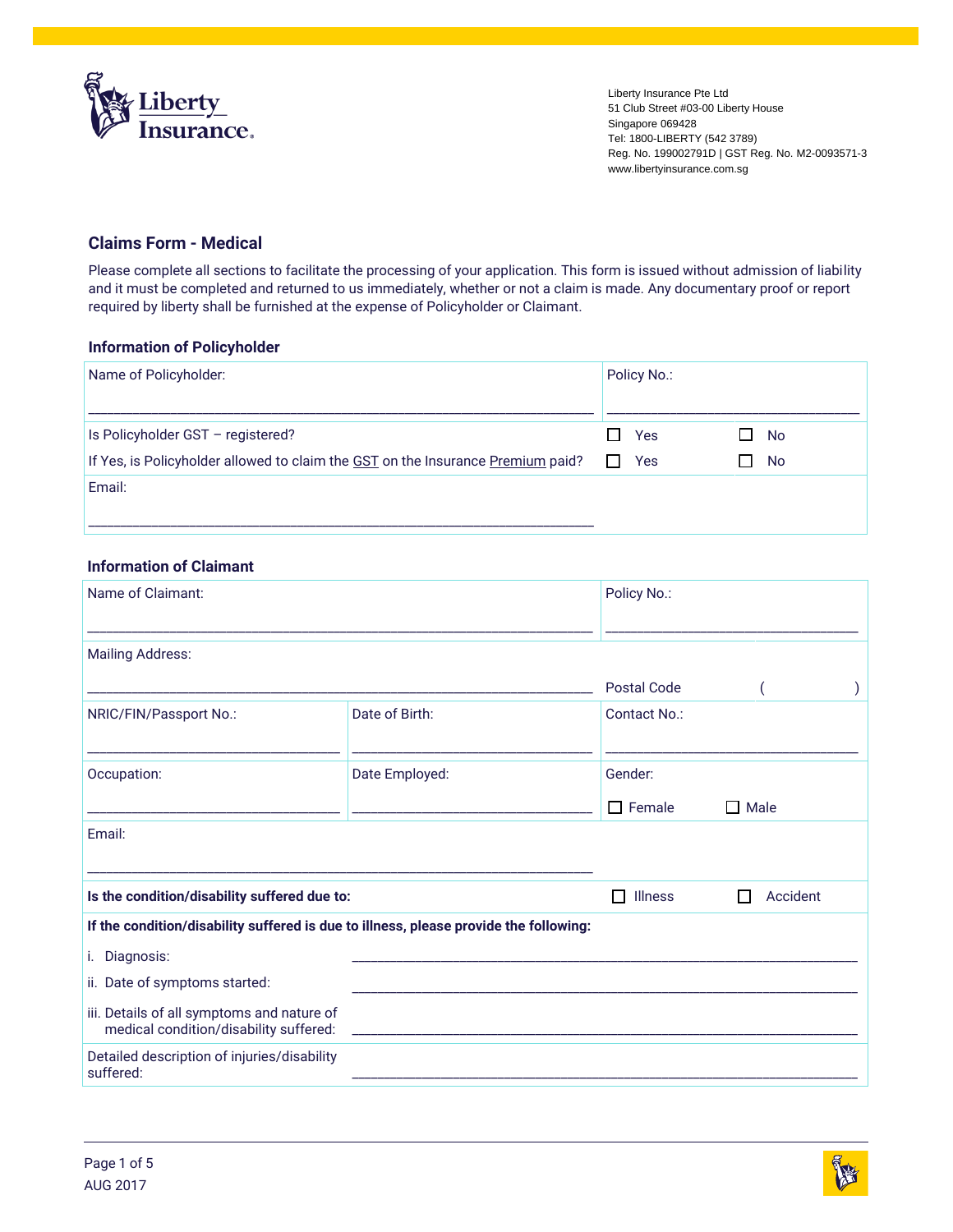## **Information of Claimant**

| If disability is due to accident, please<br>provide detailed description of accident<br>(Please enclose a copy of the police<br>report if any): |             |           |
|-------------------------------------------------------------------------------------------------------------------------------------------------|-------------|-----------|
| Did you seek medical treatment prior to being diagnosed with the illness for<br>which you are now claiming?<br>If Yes, please state:            | Yes         | No        |
| Name of Physician:                                                                                                                              |             |           |
| <b>Mailing Address:</b>                                                                                                                         |             |           |
|                                                                                                                                                 | Postal Code |           |
| Are you claiming from any other insurer in respect of this illness/injury?<br>If Yes, please state:                                             | <b>Yes</b>  | <b>No</b> |
| Name of Insurance Company:                                                                                                                      | Policy No.: |           |

#### **Details of Accident**

| Date of Accident:                          | Time of Accident: | <b>Place of Accident:</b>              |            |                          |                              |
|--------------------------------------------|-------------------|----------------------------------------|------------|--------------------------|------------------------------|
| How did the accident happen?               |                   | Road-related<br>Work-related<br>Others | - 1<br>- 1 | Yes<br>Yes<br><b>Yes</b> | No<br><b>No</b><br><b>No</b> |
| Describe the Nature of Injuries sustained: |                   |                                        |            |                          |                              |

### **Bank Account Information for Electronic Transfer**

| Name of Bank:     | <b>Bank Code:</b>            | Branch Code: |
|-------------------|------------------------------|--------------|
| Bank Account No.: | Name of Bank Account Holder: |              |

I agree to hold Liberty Insurance Pte Ltd harmless and that it is fully and finally discharged of its obligations once it has made payment to the bank and bank account number given above.

#### **PERSONAL DATA PROTECTION**

I give consent to Liberty Insurance Pte Ltd and third-parties including related entities, employees, agents, other insurers, contractors & service-providers (collectively, "Appointees") to collect, use and disclose all personal data relating to myself or other individuals that I have furnished in the past, present & in the future, for one or more of the purposes described in Liberty's Data Protection Policy, including but not limited to considering whether to provide insurance, carrying out due diligence, pricing, administering and servicing my policies, communicating with me, renewals, reinsurance, collections, claims, accounting, audit, legal, compliance, research, analysis, information-sharing, surveys, data storage & backups. I have

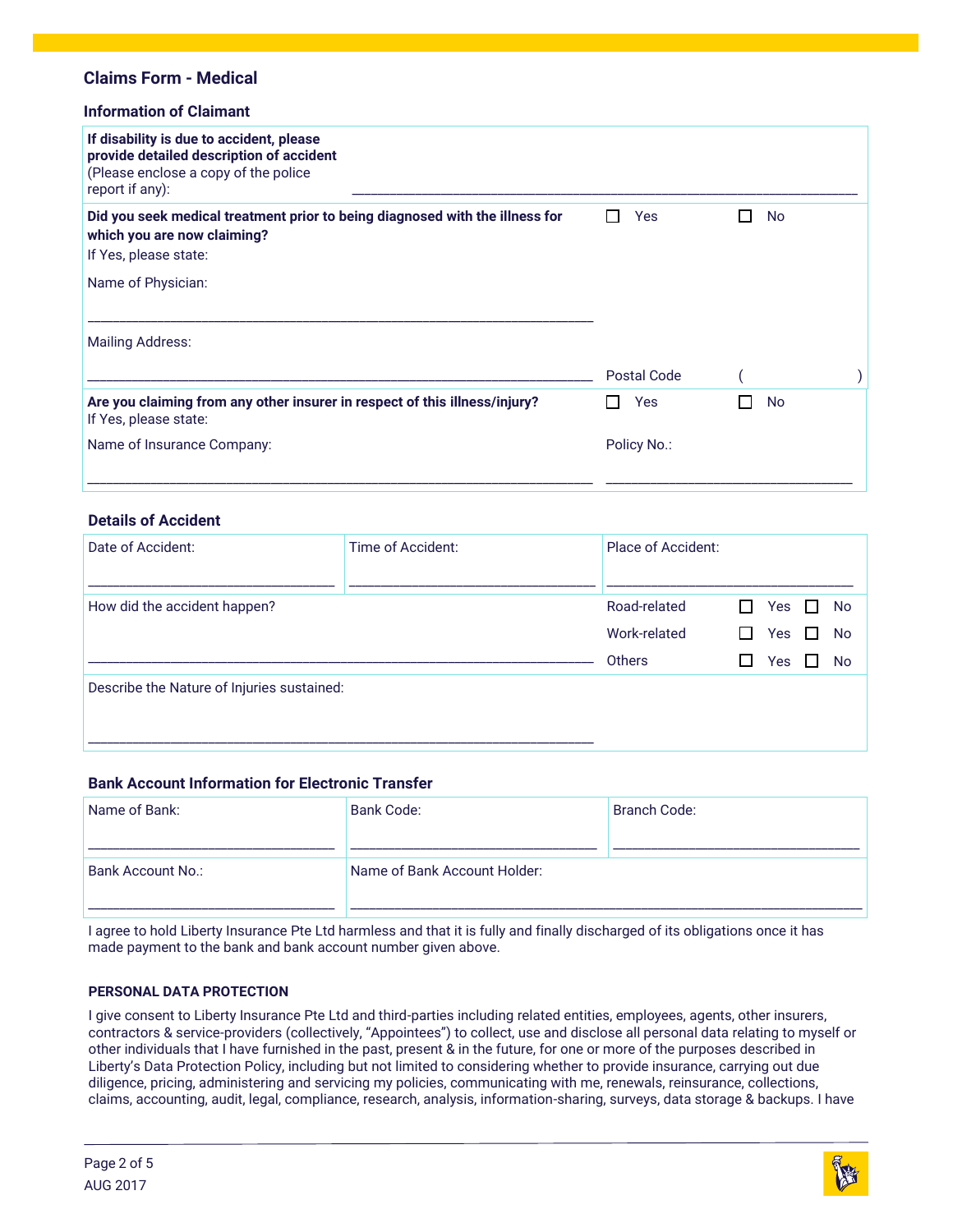read and agreed to the full Policy at [www.libertyinsurance.com.sg/data-protection-policy/.](http://www.libertyinsurance.com.sg/data-protection-policy/) If there is any personal data relating not to myself but to other individuals that I have furnished in the past, present & in the future, I warrant that I have obtained prior consent from these data subjects (or if they are lacking in legal capacity, from their legal representatives, guardians or parents as the case may be) for Liberty Insurance Pte Ltd and its Appointees to collect, use and disclose their personal data for the abovementioned purposes and on the same terms herewith. I warrant that all personal data I have provided are accurate and complete, and I shall inform Liberty of any changes to the personal data to my knowledge as soon as practicable.

### **DECLARATION**

1) I declare that I have complied with the conditions and warranties (if any) of the Policy and in no manner deliberately caused the said loss or damage or exaggerated the claim or sought unjustly to benefit by any fraud or willful misrepresentation and that the information shown on this Form is true and that I have not concealed any information relating to this claim. I understand Liberty Insurance reserves the right to repudiate the claim if it is later proven false or intentionally omitted by me.

I authorise the release of any medical information necessary to process this claim.

Date

\_\_\_\_\_\_\_\_\_\_\_\_\_\_\_\_\_\_\_\_\_\_\_\_\_\_\_\_\_\_\_\_\_\_\_\_\_\_\_

Signature of Claimant

\_\_\_\_\_\_\_\_\_\_\_\_\_\_\_\_\_\_\_\_\_\_\_\_\_\_\_\_\_\_\_\_\_\_\_\_\_\_\_ Date

\_\_\_\_\_\_\_\_\_\_\_\_\_\_\_\_\_\_\_\_\_\_\_\_\_\_\_\_\_\_\_\_\_\_\_\_\_\_\_ Signature of Policyholder & Company Stamp

\_\_\_\_\_\_\_\_\_\_\_\_\_\_\_\_\_\_\_\_\_\_\_\_\_\_\_\_\_\_\_\_\_\_\_\_\_\_\_

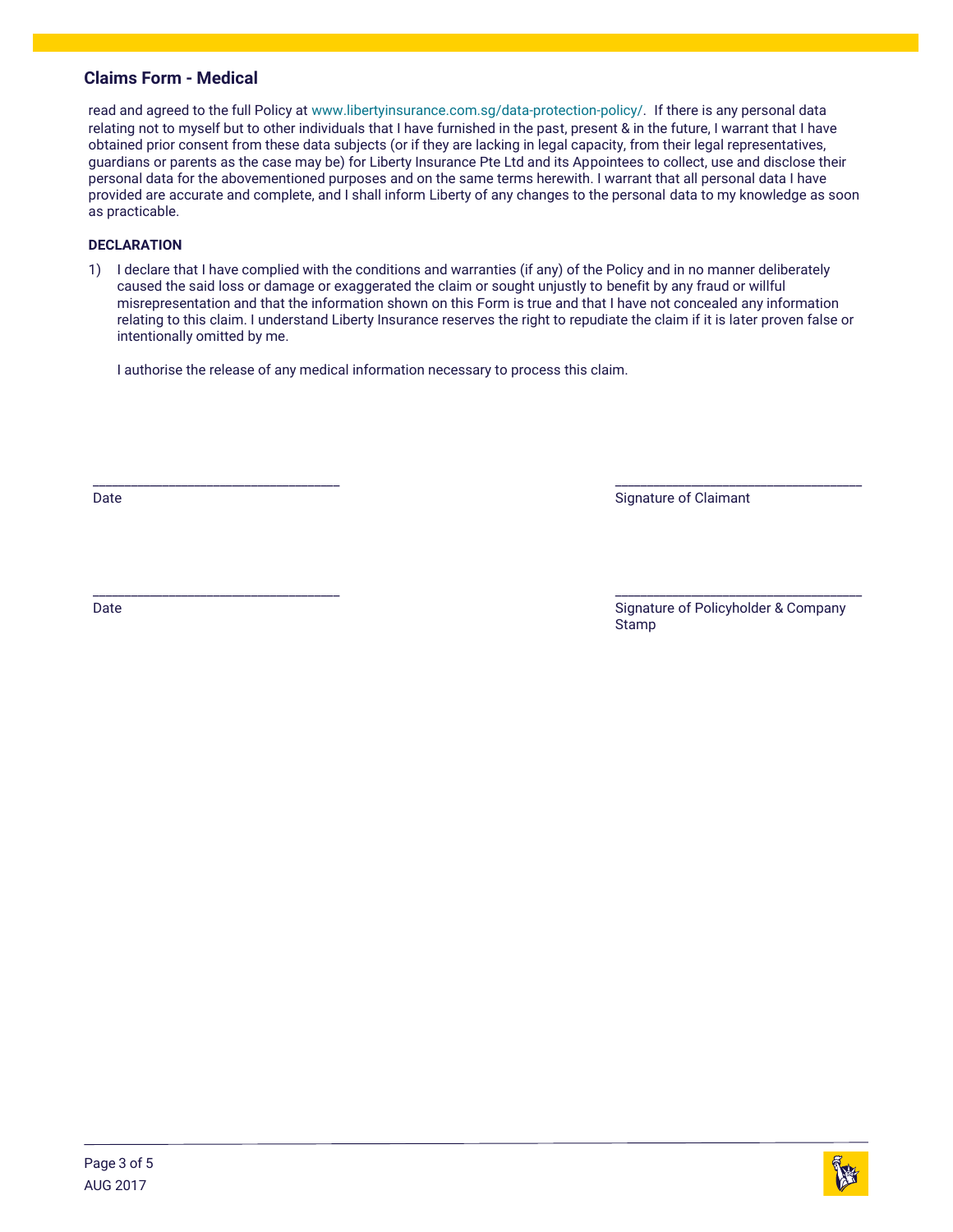# **Medical Information (to be completed by the attending physician)**

| Name of Patient:                                                                  |                                                                                                               | NRIC/FIN/Passport No: |        |     |   |              |           |  |
|-----------------------------------------------------------------------------------|---------------------------------------------------------------------------------------------------------------|-----------------------|--------|-----|---|--------------|-----------|--|
| Date when the patient first consulted<br>you:                                     | Prior to the first consultation with you, when did the patient first suffer the<br>symptoms of the condition: |                       |        |     |   |              |           |  |
| Presenting complaints:                                                            |                                                                                                               |                       |        |     |   |              |           |  |
| Was the Patient referred by another physician?<br>If Yes, please provide details: |                                                                                                               | □<br>Yes              |        |     | ப | <b>No</b>    |           |  |
| Name of Physician:                                                                |                                                                                                               | Contact No.:          |        |     |   |              |           |  |
| <b>Mailing Address:</b>                                                           |                                                                                                               | <b>Postal Code</b>    |        |     |   |              |           |  |
| State your diagnosis of the<br>illness/injuries:                                  |                                                                                                               |                       |        |     |   |              |           |  |
| <b>Details of Surgical</b><br>Operation(s)/Procedure(s) done:                     |                                                                                                               |                       |        |     |   |              |           |  |
| Date of Admission:                                                                | Date of Discharge:                                                                                            |                       |        |     |   |              |           |  |
| previous accident?<br>If Yes, please provide details:                             | Is there any connection between the present condition and any other pre-existing illness or                   |                       | $\Box$ | Yes |   | $\mathsf{L}$ | <b>No</b> |  |
| Is the Condition of the Patient:                                                  |                                                                                                               |                       |        |     |   |              |           |  |
| <b>Attempted Suicide</b>                                                          |                                                                                                               |                       |        | Yes |   |              | No        |  |
| Drug/Alcohol related                                                              |                                                                                                               |                       |        | Yes |   |              | No        |  |
| Genetic or chromosomal disorder                                                   |                                                                                                               |                       | $\Box$ | Yes |   | $\Box$       | <b>No</b> |  |
| Hereditary or Congenital in nature                                                |                                                                                                               |                       |        | Yes |   |              | No        |  |
| Infertility related                                                               |                                                                                                               |                       | П      | Yes |   | ΙI           | No        |  |
| Pregnancy related                                                                 |                                                                                                               |                       | □      | Yes |   | □            | No        |  |
| Psychological/Mental Condition                                                    |                                                                                                               |                       | □      | Yes |   | □            | No        |  |
| Related to cosmetic treatment                                                     |                                                                                                               |                       | П      | Yes |   | ப            | No        |  |
| Self-inflicted injury                                                             |                                                                                                               |                       | □      | Yes |   | $\Box$       | No        |  |
| Sexually transmitted disease                                                      |                                                                                                               |                       | □      | Yes |   | П            | No        |  |
| If any of the above is Yes, please provide details:                               |                                                                                                               |                       |        |     |   |              |           |  |
|                                                                                   |                                                                                                               |                       |        |     |   |              |           |  |